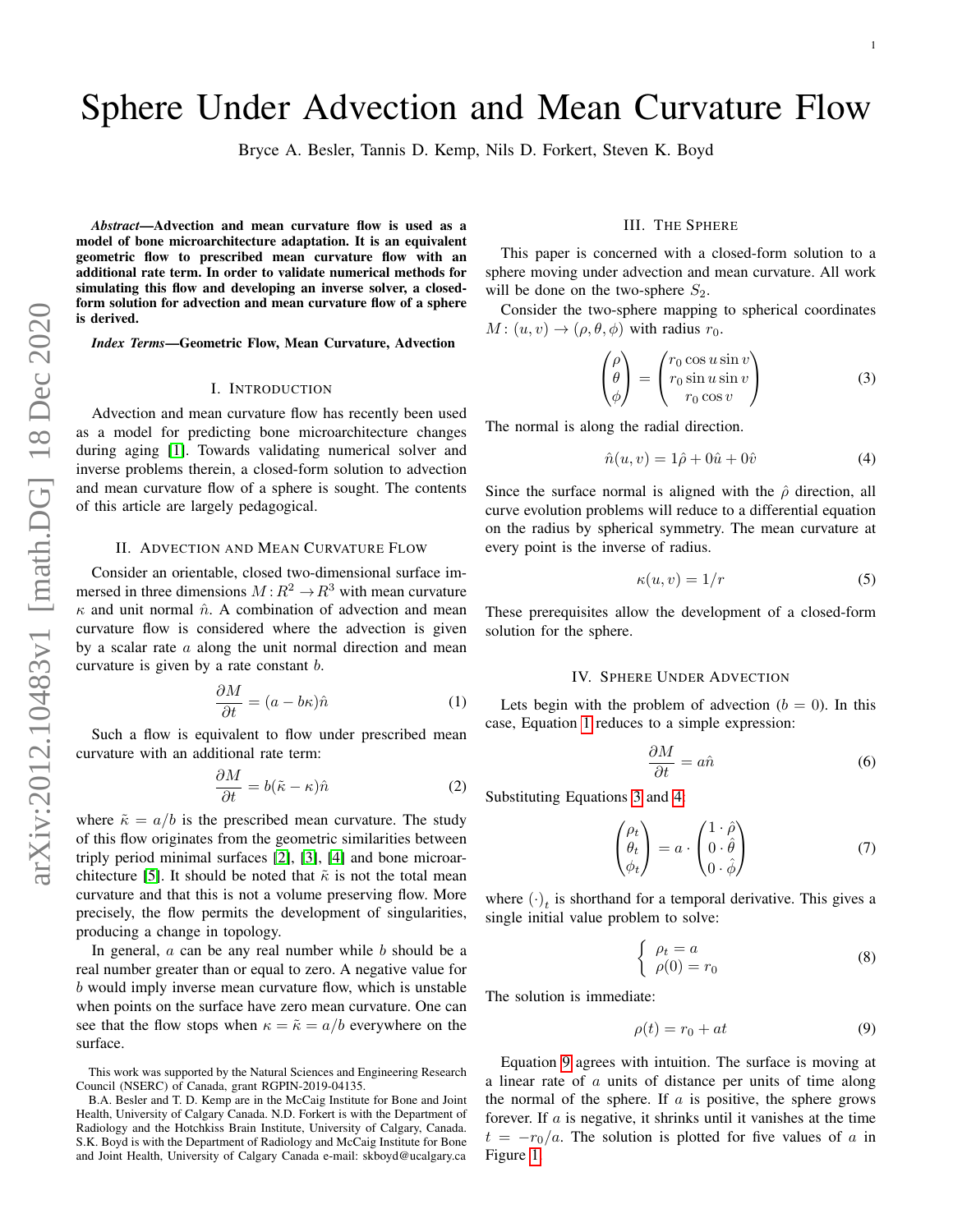

<span id="page-1-0"></span>Fig. 1. Advection solution to the sphere  $(r_0 = 10)$ .

#### V. SPHERE UNDER MEAN CURVATURE FLOW

<span id="page-1-4"></span>Attention is now placed on mean curvature flow  $(a = 0)$ . In this case, Equation [1](#page-0-0) reduces to a simple expression:

<span id="page-1-2"></span>
$$
\frac{\partial M}{\partial t} = -b\kappa \hat{n} \tag{10}
$$

Substituting Equations [3,](#page-0-1) [4](#page-0-2) and [5:](#page-0-4)

$$
\begin{pmatrix} \rho_t \\ \theta_t \\ \phi_t \end{pmatrix} = -b/\rho \cdot \begin{pmatrix} 1 \cdot \hat{\rho} \\ 0 \cdot \hat{\theta} \\ 0 \cdot \hat{\phi} \end{pmatrix}
$$
 (11)

Again, this leads to a single initial value problem:

$$
\begin{cases}\n\rho_t = -b/\rho \\
\rho(0) = r_0\n\end{cases}
$$
\n(12)

Through some substitution, the problem can be solved:

<span id="page-1-1"></span>
$$
\rho(t) = \sqrt{r_0^2 - 2bt} \tag{13}
$$

This solution is a classic pedagogical result in mean curvature flow [\[6\]](#page-4-5).

As with advection, Equation [13](#page-1-1) agrees with intuition. Since the mean curvature everywhere on a sphere is positive and b is positive, the negative sign in Equation [10](#page-1-2) suggests that the sphere is always shrinking. Indeed, the sphere shrinks until it vanishes at  $t = r_0^2/2b$ . The solution is plotted for five values of b in Figure [2.](#page-1-3)

### VI. SPHERE UNDER ADVECTION AND MEAN CURVATURE FLOW

Having some background and intuition, the main solution is sought. Skipping the middle steps as described in Sections [IV](#page-0-5) and [V,](#page-1-4) the initial value problem can be stated.

<span id="page-1-5"></span>
$$
\begin{cases}\nr_t = a - \frac{b}{r} \\
r(0) = r_0\n\end{cases}
$$
\n(14)

Notation is changed from  $\rho$  to r for ease of interpretation.

Analyzing Equation [14](#page-1-5) can give insight into the model. In general, the model stops flowing when  $r_t = 0$ , which corresponds to  $r = b/a$ . However, this is only the case



<span id="page-1-3"></span>Fig. 2. Mean curvature solution to the sphere  $(r_0 = 10)$ .

when  $\alpha$  is positive. When  $\alpha$  is negative, the sphere shrinks forever. When  $a$  is positive, there exists a point where the shrinking under mean curvature is balanced by the growth from advection. However, this point is only meta-stable. If the initial sphere radius is exactly  $r_0 = b/a$ , the sphere will be constant over time. However, if the radius is slightly increased, the mean curvature term decreases and the sphere grows. If the radius is slightly shrunk, the mean curvature term increases and the sphere shrinks. In summary:

- $a < 0 \rightarrow$  shrink to zero
- $0 < a < \frac{b}{r_0}$   $\rightarrow$  shrink to zero
- $a = \frac{b}{r_0} \rightarrow \text{meta-stable}$
- $\frac{b}{r_0}$  <  $\alpha \rightarrow$  grow to infinity

In general, away from the meta-stable point, when growing, growth is like advection. When shrinking, shrinking is like mean curvature flow. This is demonstrated in a phase diagram in Figure [3.](#page-1-6)



<span id="page-1-6"></span>Fig. 3. Plotting the meta-stable point of the sphere under advection and mean curvature ( $a = 1$ ,  $b = 10$ ).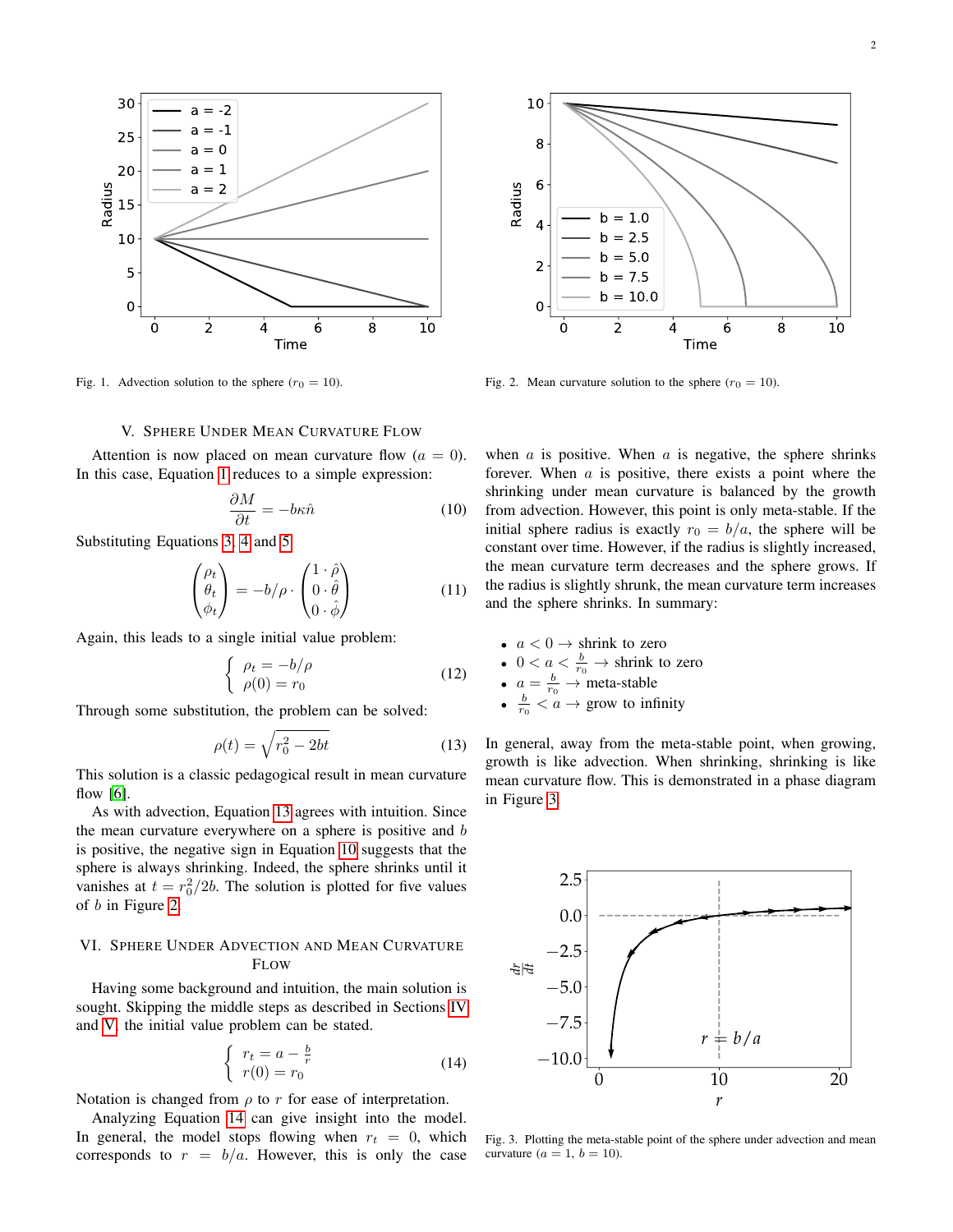Now, the closed-form solution to Equation [14](#page-1-5) is derived.

$$
\frac{dr}{dt} = a - \frac{b}{r} \tag{15}
$$

$$
\frac{\ddot{r}}{ar - b}dr = dt \tag{16}
$$

Using the substitution  $x = ar - b$  leads to:

$$
\frac{x+b}{a}\frac{1}{x}\frac{dx}{a} = dt
$$
 (17)

$$
\left[\frac{1}{a^2} + \frac{b}{ax}\right]dx = dt
$$
 (18)

Which can be integrated:

$$
\frac{ar - b}{a^2} + \frac{b}{a^2} \ln(ar - b) = t + c \tag{19}
$$

It is convenient to solve for  $c$  at this point with the initial condition  $r(0) = r_0$ .

$$
c = \frac{ar_0 - b}{a^2} + \frac{b}{a^2} \ln (ar_0 - b)
$$
 (20)

The final step is to solve for  $r$ .

<span id="page-2-0"></span>
$$
\exp\left(\frac{ar-b}{b}\right)\frac{ar-b}{b} = \frac{1}{b}\exp\left(\frac{a^2}{b}(t+c)\right) \tag{21}
$$

While this appears unsolvable, the left hand side of Equation [21](#page-2-0) is known as the "product log" or Lambert W function [\[7\]](#page-4-6), [\[8\]](#page-4-7).

$$
xe^x = z \tag{22}
$$

$$
x = W_k(z) \tag{23}
$$

The Lambert W function is plotted in Figure [4.](#page-2-1) In the case of Equation [21,](#page-2-0)

<span id="page-2-2"></span>
$$
x = \frac{ar - b}{b} \tag{24}
$$

$$
z = \frac{1}{b} \exp\left(\frac{a^2}{b}(t+c)\right) \tag{25}
$$



<span id="page-2-1"></span>Fig. 4. Plotting the Lambert W function for real numbers.

Using the Lambert W and substituting  $c$  allows us to solve for r:

<span id="page-2-3"></span>
$$
\frac{ar - b}{b} = W_k \left( \frac{1}{b} \exp\left( \frac{a^2}{b} (t + c) \right) \right) (26)
$$

$$
r = \frac{b}{a} \left( W_k \left[ \frac{ar_0 - b}{b} \exp\left( \frac{ar_0 - b}{b} \right) \exp\left( \frac{a^2 t}{b} \right) \right] + 1 \right) (27)
$$

Next, the appropriate branch of  $W_k$  must be selected since multiple solutions are possible. Since this problem deals with real and not complex numbers, only  $W_0$  and  $W_{-1}$  are available. From Figure [4,](#page-2-1) two solutions can be seen for  $z < 0$ , the solutions changing when  $x = -1$ . Using Equation [24,](#page-2-2) the switching condition can be defined.

$$
\frac{ar-b}{b} < -1 \tag{28}
$$

$$
ar < 0 \tag{29}
$$

However,  $r$  is always positive since it is the radius of a sphere. As such, use  $W_{-1}$  if  $a < 0$  and use  $W_0$  if  $a > 0$ . Note that this piecewise function is continuous at  $a = 0$ .

The final step is to derive a vanishing time for the solution. Again, the vanishing time is the t when  $r(t) = 0$ , which is when  $W_k(z) = -1$ . This corresponds to the situation when the argument of  $W_k$  in Equation [27](#page-2-3) is equal to  $\frac{-1}{e}$ . Looking at that argument, the vanishing time is found.

<span id="page-2-4"></span>
$$
\frac{ar_0 - b}{b} \exp\left(\frac{ar_0 - b}{b}\right) \exp\left(\frac{a^2t}{b}\right) = \frac{-1}{e}
$$
 (30)

$$
t = \frac{b}{a^2} \ln\left(\frac{b}{b - ar_0}\right) - \frac{r_0}{a} \tag{31}
$$

Equation [31](#page-2-4) will only be valid when the argument to the natural logarithm is positive.

$$
\frac{b}{b - ar_0} > 0\tag{32}
$$

$$
b - ar_0 > 0
$$
\n
$$
b \tag{33}
$$

$$
r_0 < \frac{0}{a} \tag{34}
$$

This is the same condition that was found earlier from analysis of the differential equation. The equation for vanishing time is then given:

<span id="page-2-5"></span>
$$
t = \begin{cases} \infty & \text{if } r_0 \ge \frac{b}{a} \\ \frac{b}{a^2} \ln \left( \frac{b}{b - a r_0} \right) - \frac{r_0}{a} & \text{if } r_0 < \frac{b}{a} \end{cases} \tag{35}
$$

Taking the limits as  $a \to 0$  or as  $b \to 0$  of Equation [35,](#page-2-5) the advection and mean curvature vanishing times from before can be found.

An implementation of the closed-form solution is given in the Appendix. To finalize the analysis, the solution is plotted in Figure [5](#page-3-0) for various parameters. The solution is only of interest around the meta-stable point. Outside the meta-stable point, one of the two terms is much smaller than the other, meaning only one term drives the flow. This is important to consider for inverse solvers which may not be able to accurately solve for the non-dominant parameter in this simple geometry.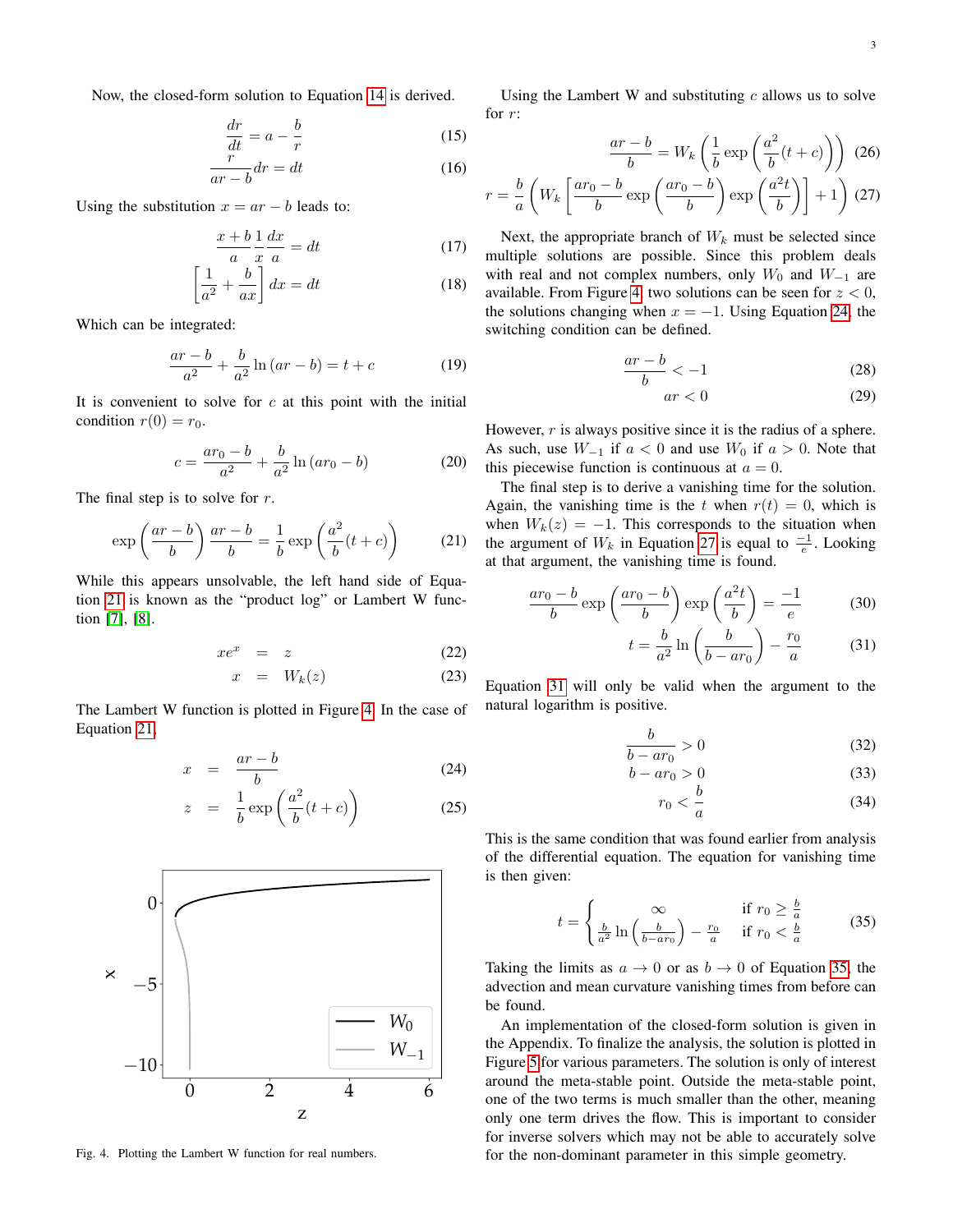<span id="page-3-1"></span>

<span id="page-3-2"></span>

<span id="page-3-0"></span>Fig. 5. Solutions to the advection and mean curvature flow of a sphere. The three conditions correspond to [\(5a\)](#page-3-1) growth, [\(5b\)](#page-3-2) shrinking, and [\(5a\)](#page-3-1) shrinking with negative advection. The dashed line denotes the meta-stable point.

#### VII. CONCLUSION

A closed-form solution for the motion of a sphere under advection and mean curvature flow is developed. Vanishing times for the sphere are also calculated. This model provides a closed-form solution for testing numerical solvers of advection and mean curvature flow and inverse problems therein.

#### APPENDIX SOURCE CODE

Source code is provided in Python for ease of implementation.

## *# I m p o rt s*

import numpy as np<br>from scipy.special import lambertw

#### $\texttt{def}$  sphere\_under\_advection (t, r\_0, a): *'* Compute the radius of a sphere under advection

*P a r a m et e r s*

- 
- *t : f loat, np. array*<br> *Time ( s ) for which to solve*<br> *r*\_0 *: f loat*<br> *Initial radius of the sphere*
- *a : f l o a t*
- *A d v e c t i o n c o n s t a n t ( p o s i t i v e = grow )*
- *' ' ' # Compute r*
- $r = a*t + r \ 0$
- *# Check i f d i s a p p e a r* if  $np \cdot abs(a) > np \cdot finfo(fload) \cdot ops:$ <br>  $t\_vanish = -r\_0 / a$ <br>
if  $t\_vanish > 0:$ <br>  $r[t > = t\_vanish] = 0.0$
- return r

- $def$  sphere\_under\_mean\_curvature( $t, r_0, b$ ): *' Compute the radius of a sphere under advection* 
	- *P a r a m et e r s*
	-
	- *t : float, np. array*<br> *Time ( s ) for which to solve*
	-
	- *r*\_0 : float<br>Initial radius of the sphere<br>b : float *float*<br>*Mean curvature constant (must be*  $> 0$ )
	-
	- *' ' ' # Compute v a n i s h i n g ti m e*
	-
	- $t_v$ vanish = np. Inf<br> **if** np. **abs**(b) > np. finfo(**float**). eps:<br>  $t_v$ vanish =  $r_v$ 0 \* \* 2/(2.0 \* b)

*# Split t by t\_vanish to avoid sqrt(-1)*<br>t\_pos = t[t<t\_vanish]<br>t\_neg = t[t>=t\_vanish]

- 
- *# Compute r*
- $r = np$ . concatenate ([<br>np. sqrt ( $r_0**2 2*b*t_pos$ ),
- np. zeros\_like (t\_neg)  $\overline{)}$
- return 1
- 
- def sphere\_vanish\_time(r\_0, a, b):<br>'''Compute the vanishing time of a sphere under advection and mean curvature *fl o w*
	- *P a r a m et e r s*
	-
	- *-*−−−−−−−−−−−−<br> *r*\_0 : float<br> *Initial radius of the sphere*
	- *a : f l o a t A d v e c t i o n c o n s t a n t ( p o s i t i v e = grow )*
	-
	- *b : f l o a t Mean c u r v a t u r e c o n s t a n t ( m u st be* > *0 )*
	- *' ' ' # S wit c h on i n f i n i t y*
	- $\text{cond} = \text{a} * \text{r} \_0 < \text{b}$
- t\_vanish = np.Inf<br>**if** cond:
	- t vanish = b/a \*\* 2 \* np . l og (b / (b a \* r 0)) r 0/a

#### return t\_vanish

def sphere\_under\_advection\_and\_mean\_curvature(t, r\_0, a, b):<br>''Compute the vanishing time of a sphere under advection and mean curvature<br>flow

*P a r a m et e r s*

- 
- *t : f loat, np. array*<br> *Time ( s ) for which to solve*<br> *r*\_0 *: f loat*<br> *Initial radius of the sphere*
- 
- *a : f l o a t*
- *.<br>A d vection constant (positive = grow)*
- *b : f l o a t Mean c u r v a t u r e c o n s t a n t ( m u st be* > *0 )*

*# Run simpler methods if possible*<br>**if**  $b == 0$ :

if  $b == 0$ :<br>
return sphere\_under\_advection(t, r\_0, a)<br>
if  $a == 0$ :

- $return$  sphere\_under\_mean\_curvature(t,  $r_0$ , b)
- 

*# D et ermine vanishing time*<br>t\_vanish = sphere\_vanish\_time(r\_0, a, b)